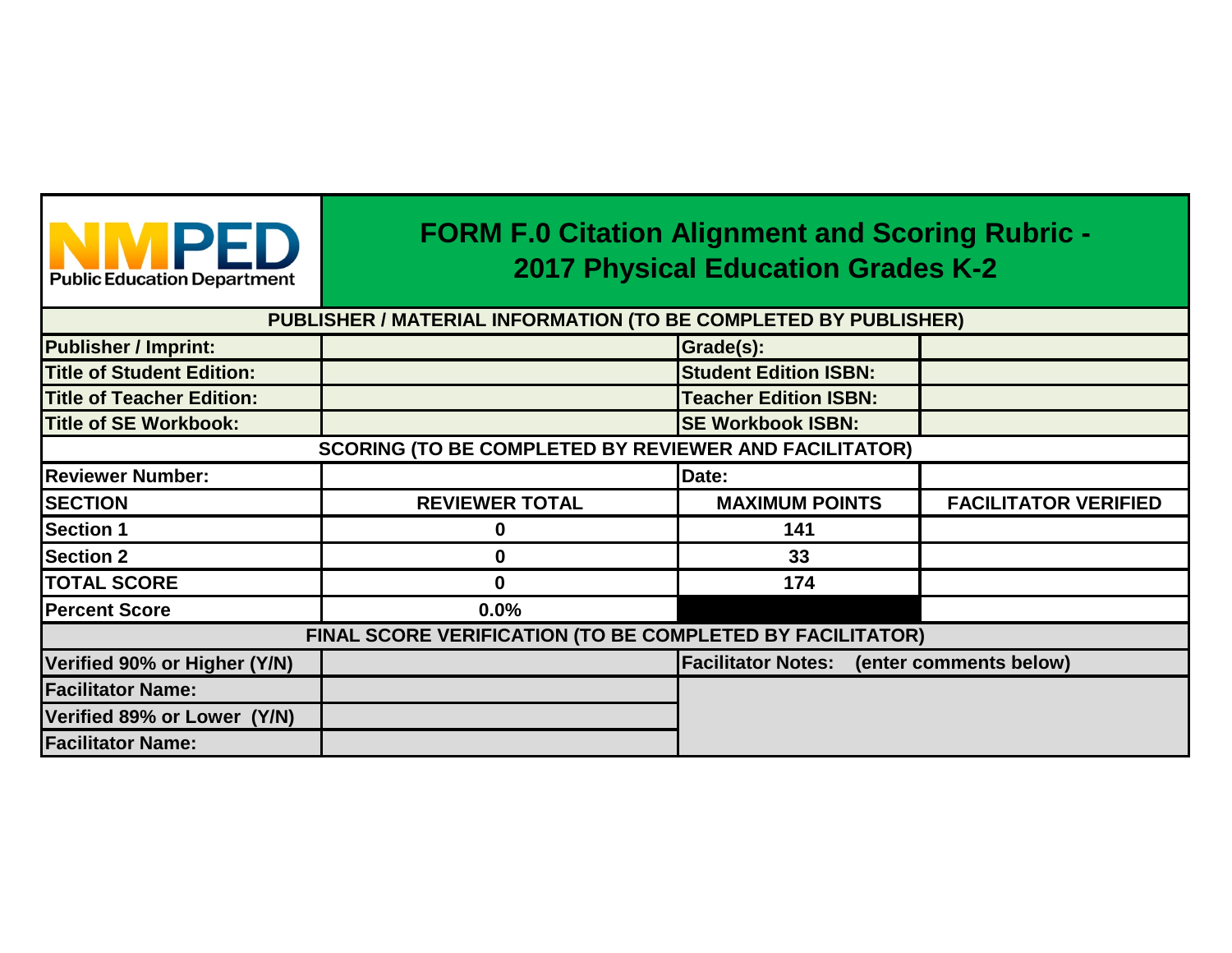|                | Criteria # SECTION 1: Content Standards, Benchmarks and Performance Standards                                                                                                                    |                     |                     |                     |                     |              |                          |
|----------------|--------------------------------------------------------------------------------------------------------------------------------------------------------------------------------------------------|---------------------|---------------------|---------------------|---------------------|--------------|--------------------------|
|                | <b>Publisher Instructions:</b>                                                                                                                                                                   |                     |                     |                     |                     |              |                          |
|                | □ Section 1 criteria are scored as to whether the evidence demonstrates application of Bloom's Taxonomy at the higher levels.<br>$\Box$ For Section 1 you may enter four citations per criteria. |                     |                     |                     |                     |              |                          |
|                | □ Citations for Section 1 will refer to the Student Edition, Teacher Edition, or Student Workbook                                                                                                |                     |                     |                     |                     |              |                          |
|                |                                                                                                                                                                                                  |                     |                     |                     |                     |              |                          |
|                | Reviewer Instructions: Use the Student Edition, Teacher Edition, or Student Workbook to conduct this portion of the review.                                                                      |                     |                     |                     |                     |              |                          |
|                | $\Box$ Three (3) points: The citation demonstrates Bloom's Level 3.                                                                                                                              |                     |                     |                     |                     |              |                          |
|                | $\Box$ Two (2) points: The citation demonstrates Bloom's Level 2.                                                                                                                                |                     |                     |                     |                     |              |                          |
|                | $\Box$ One (1) points: The citation demonstrates Bloom's Level 1.                                                                                                                                |                     |                     |                     |                     |              |                          |
|                | $\Box$ Zero (0) points: The citation does not meet Level 1, Level 2, or Level 3.                                                                                                                 |                     |                     |                     |                     |              |                          |
|                | Content Standard 1: Demonstrates competency in many movement forms and                                                                                                                           |                     |                     |                     |                     |              |                          |
|                | proficiency in a few movement forms. Students will:                                                                                                                                              | <b>1st Citation</b> | <b>2nd Citation</b> | <b>3rd Citation</b> | <b>4th Citation</b> | <b>SCORE</b> | <b>Reviewer Comments</b> |
|                | K-4 Benchmark 1: Demonstrate competency in selected motor skills:                                                                                                                                |                     |                     |                     |                     |              |                          |
|                | 1. travel in a variety of locomotor patterns (i.e., hop, skip, jump, gallop, slide, etc.)                                                                                                        |                     |                     |                     |                     |              |                          |
|                | using mature form;                                                                                                                                                                               |                     |                     |                     |                     |              |                          |
| 2 <sup>1</sup> | 2. demonstrate skills of chasing, fleeing and dodging to avoid others; and                                                                                                                       |                     |                     |                     |                     |              |                          |
|                | 3. demonstrate smooth transitions between sequential motor skills (i.e., running into a                                                                                                          |                     |                     |                     |                     |              |                          |
| 3              | (jump).                                                                                                                                                                                          |                     |                     |                     |                     |              |                          |
|                | K-4 Benchmark 2: Demonstrate competency in selected non-motor patterns:                                                                                                                          |                     |                     |                     |                     |              |                          |
|                |                                                                                                                                                                                                  |                     |                     |                     |                     |              |                          |
|                | . roll sideways and forwards without hesitating or stopping using control;                                                                                                                       |                     |                     |                     |                     |              |                          |
|                | 2. balance demonstrating momentary stillness in symmetrical and asymmetrical                                                                                                                     |                     |                     |                     |                     |              |                          |
| ა              | shapes on a variety of body parts; and                                                                                                                                                           |                     |                     |                     |                     |              |                          |
| 6              | 3. form round, narrow, wide and twisted body shapes alone and with a partner.                                                                                                                    |                     |                     |                     |                     |              |                          |
|                |                                                                                                                                                                                                  |                     |                     |                     |                     |              |                          |
|                | K-4 Benchmark 3: Demonstrate competency in selected skills utilizing age- appropriate equipment:                                                                                                 |                     |                     |                     |                     |              |                          |
|                | . repeatedly jump a self-turned rope and a rope turned by others; $\Box$                                                                                                                         |                     |                     |                     |                     |              |                          |
|                | 2. continuously dribble a ball, using hands or feet, without losing control; and                                                                                                                 |                     |                     |                     |                     |              |                          |
| 8              |                                                                                                                                                                                                  |                     |                     |                     |                     |              |                          |
| 9              | 3. receive and send an object in a continuous motion (i.e., throwing/catching,                                                                                                                   |                     |                     |                     |                     |              |                          |
|                | kicking/trapping, striking, volleying, etc.).                                                                                                                                                    |                     |                     |                     |                     |              |                          |
|                | Content Standard 2: Applies movement concepts and principles to the learning and development of motor skills. Students will:                                                                     |                     |                     |                     |                     |              |                          |
|                | K-4 benchmark 1: Demonstrate concepts of body, effort, space and relationships in movement:                                                                                                      |                     |                     |                     |                     |              |                          |
|                | 1. travel, changing speed, direction and pathway, quickly and safely without falling;                                                                                                            |                     |                     |                     |                     |              |                          |
| 10             | travel while demonstrating a variety of relationships with objects (i.e., over, under,<br>behind, alongside, through, etc.); and                                                                 |                     |                     |                     |                     |              |                          |
|                |                                                                                                                                                                                                  |                     |                     |                     |                     |              |                          |
| 11             | 2. place a variety of body parts into high, medium and low levels                                                                                                                                |                     |                     |                     |                     |              |                          |
|                | K-4 Benchmark 2: Demonstrate motor skills, motor behaviors and motor learning concepts in increasingly complex movement situations:                                                              |                     |                     |                     |                     |              |                          |
|                | . use concepts of space awareness and relationships to others to run, hop and skip                                                                                                               |                     |                     |                     |                     |              |                          |
| 12             | in different pathways and directions in a large group without bumping into others or                                                                                                             |                     |                     |                     |                     |              |                          |
|                | falling; and                                                                                                                                                                                     |                     |                     |                     |                     |              |                          |
| 13             | 2. recognize similar movement concepts in a variety of skills;                                                                                                                                   |                     |                     |                     |                     |              |                          |
|                | K-4 Benchmark 3: Demonstrate critical elements of fundamental and specialized movement skills:                                                                                                   |                     |                     |                     |                     |              |                          |
|                | . repeat cue words for selected motor skills and demonstrate/explain what is meant                                                                                                               |                     |                     |                     |                     |              |                          |
| 14             | by each;                                                                                                                                                                                         |                     |                     |                     |                     |              |                          |
| 15             | 2. refine movement errors in response to positive information and corrective                                                                                                                     |                     |                     |                     |                     |              |                          |
|                | information feedback;                                                                                                                                                                            |                     |                     |                     |                     |              |                          |
| 16             | 3. demonstrate the application of critical cues in selected motor skills; and                                                                                                                    |                     |                     |                     |                     |              |                          |
|                |                                                                                                                                                                                                  |                     |                     |                     |                     |              |                          |
| 17             | 4. accurately recognize critical elements of selected skills made by a fellow student                                                                                                            |                     |                     |                     |                     |              |                          |
|                | and provide positive information and corrective information feedback to that student.                                                                                                            |                     |                     |                     |                     |              |                          |

| <b>4th Citation</b> | <b>SCORE</b> | <b>Reviewer Comments</b> |
|---------------------|--------------|--------------------------|
|                     |              |                          |
|                     |              |                          |
|                     |              |                          |
|                     |              |                          |
|                     |              |                          |
|                     |              |                          |
|                     |              |                          |
|                     |              |                          |
|                     |              |                          |
|                     |              |                          |
|                     |              |                          |
|                     |              |                          |
|                     |              |                          |
|                     |              |                          |
|                     |              |                          |
|                     |              |                          |
|                     |              |                          |
|                     |              |                          |
|                     |              |                          |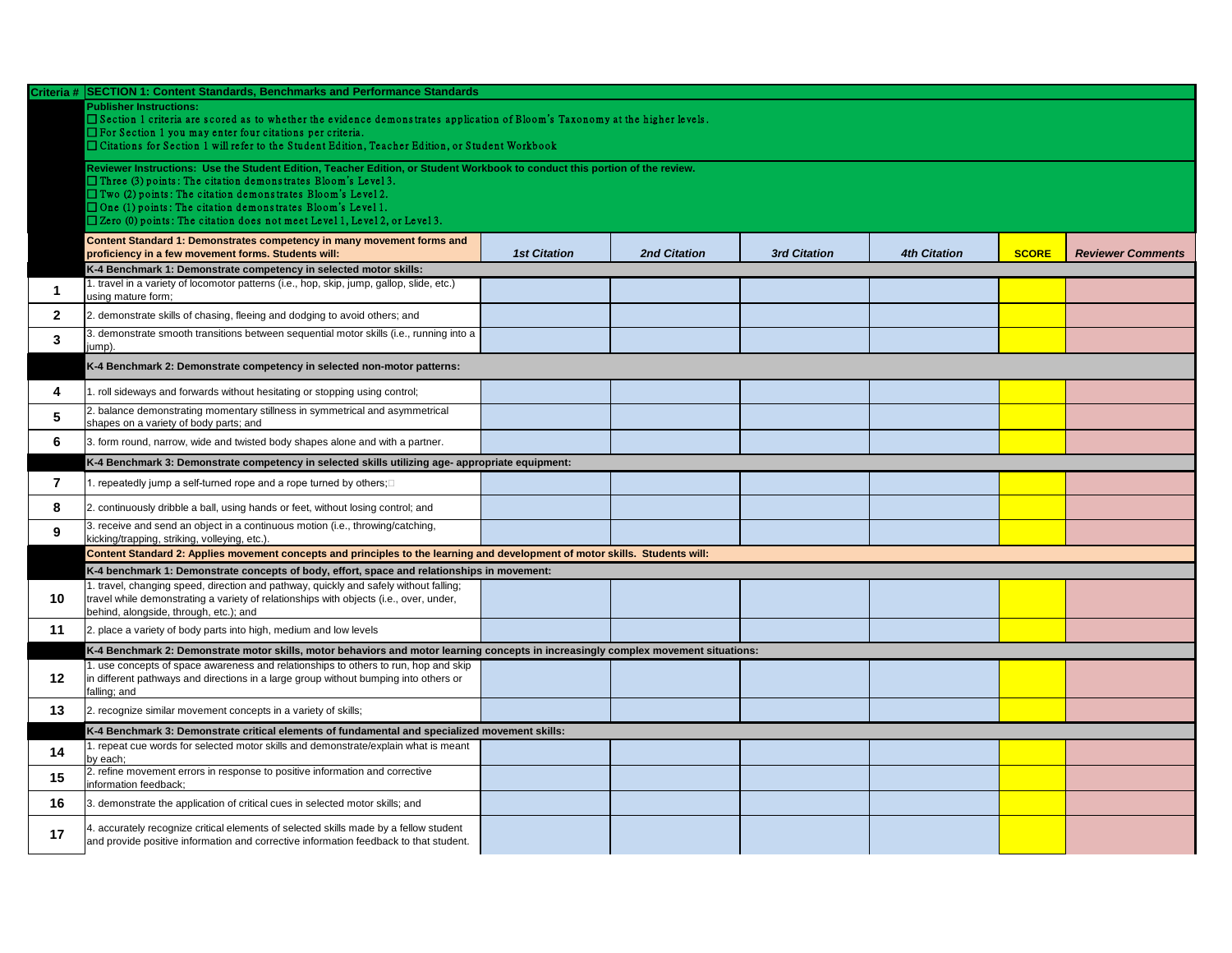|    | Content Standard 3: Exhibits knowledge and ability to participate in a physically active lifestyle. Students will:                                                                                   |  |  |  |  |  |  |
|----|------------------------------------------------------------------------------------------------------------------------------------------------------------------------------------------------------|--|--|--|--|--|--|
|    | K-4 Benchmark 1: Select and participate regularly in health-related physical activities for enjoyment:                                                                                               |  |  |  |  |  |  |
| 18 | 1. engage in moderate to vigorous physical activity most days of the week; and                                                                                                                       |  |  |  |  |  |  |
| 19 | 2. participate regularly in a variety of non-structured and minimally-organized physical<br>activities outside of physical education class (i.e., ball play, tag, hide and seek,<br>skipping, etc.). |  |  |  |  |  |  |
|    | K-4 Benchmark 2: identify the benefits gained from regular physical activity:                                                                                                                        |  |  |  |  |  |  |
| 20 | experience and recognize different types of physical activities and their healthful<br>benefits;                                                                                                     |  |  |  |  |  |  |
|    | Content Standard 4: Achieves and maintains a health-enhancing level of physical fitness. Students will:                                                                                              |  |  |  |  |  |  |
|    | K-4 Benchmark 1: Match different types of physical activities with health-related physical fitness components:                                                                                       |  |  |  |  |  |  |
| 21 | recognize that health-related physical fitness consists of several components; and                                                                                                                   |  |  |  |  |  |  |
| 22 | 2. identify activities designed to improve health-related fitness components.                                                                                                                        |  |  |  |  |  |  |
|    | K-4 Benchmark 2: participate in moderate to vigorous physical activities in a variety of settings:                                                                                                   |  |  |  |  |  |  |
| 23 | . participate in a variety of games and activities that increase respiration and heart<br>rate:                                                                                                      |  |  |  |  |  |  |
| 24 | 2. demonstrate sufficient muscular strength to be able to bear body weight for<br>climbing, hanging and momentary body support on the hands; and                                                     |  |  |  |  |  |  |
| 25 | 3. sustain activity for increasingly longer periods of time.                                                                                                                                         |  |  |  |  |  |  |
|    | K-4 Benchmark 3: Begin to interpret the results and demonstrate understanding of the significance of information provided by measures of physical fitness.                                           |  |  |  |  |  |  |
| 26 | recognize physiological signs and benefits associated with participation in moderate<br>to vigorous physical activity; and                                                                           |  |  |  |  |  |  |
| 27 | 2. recognize personal strengths and weaknesses based on participation in various<br>physical activities.                                                                                             |  |  |  |  |  |  |
|    | Content Standard 5: Demonstrates responsible personal and social behavior in physical activity settings. Students will:                                                                              |  |  |  |  |  |  |
|    | K-4 Benchmark 1: utilize safety principles in physical activity settings:                                                                                                                            |  |  |  |  |  |  |
| 28 | use space and equipment safely and properly; and                                                                                                                                                     |  |  |  |  |  |  |
| 29 | [2. recognize that personal space and emotional safety will be protected;                                                                                                                            |  |  |  |  |  |  |
|    | K-4 Benchmark 2: work cooperatively and productively with a partner or small group:                                                                                                                  |  |  |  |  |  |  |
| 30 | I. invite a peer to take his turn at a piece of apparatus before repeating turn; and                                                                                                                 |  |  |  |  |  |  |
| 31 | 2. assist partner by sharing observations about skill performance during practice.                                                                                                                   |  |  |  |  |  |  |
|    | K-4 Benchmark 3: recognize the influence of peer pressure and identify ways of resolving conflict:                                                                                                   |  |  |  |  |  |  |
| 32 | demonstrate the elements of socially acceptable conflict resolution; and                                                                                                                             |  |  |  |  |  |  |
| 33 | 2. demonstrate effective communication skills.                                                                                                                                                       |  |  |  |  |  |  |
|    | K-4 Benchmark 4: work independently and on-task for short periods of time:                                                                                                                           |  |  |  |  |  |  |
| 34 | demonstrate independent work habits during short-term activity.                                                                                                                                      |  |  |  |  |  |  |
|    | K-4 Benchmark 5: recognize classroom and activity rules; grades K-4 performance standards:                                                                                                           |  |  |  |  |  |  |
| 35 | consistently comply with the physical education classroom rules to ensure the<br>physical and emotional safety for all;                                                                              |  |  |  |  |  |  |
| 36 | 2. distinguish between compliance and non-compliance with game rules and fair play;<br>and                                                                                                           |  |  |  |  |  |  |
| 37 | 3. accept consequences of personal choices.                                                                                                                                                          |  |  |  |  |  |  |
|    | Content Standard 6: Demonstrates understanding and respect for differences among people in physical activity settings. Students will:                                                                |  |  |  |  |  |  |
|    | K-4 Benchmark 1: explore cultural/ethnic self-awareness through participation in physical activity:                                                                                                  |  |  |  |  |  |  |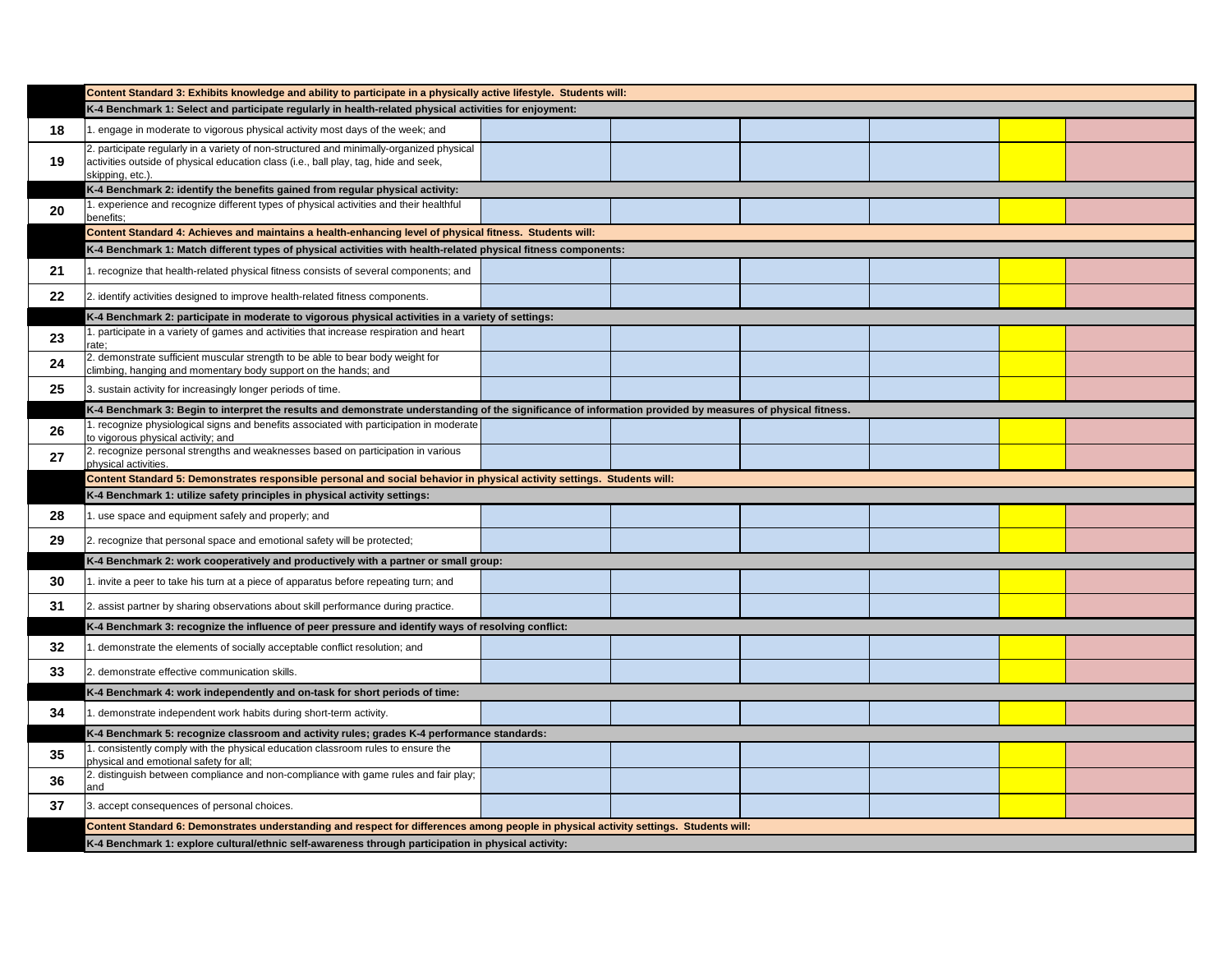| 38 | 1. articulate cultural/ethnic self awareness through written, oral or physical expression.                                                                              |  |  |  |  |  |  |
|----|-------------------------------------------------------------------------------------------------------------------------------------------------------------------------|--|--|--|--|--|--|
|    | K-4 Benchmark 2: recognize the talents that individuals with differences can bring to group activities:                                                                 |  |  |  |  |  |  |
| 39 | 1. work productively with a variety of partners.                                                                                                                        |  |  |  |  |  |  |
|    | K-4 Benchmark 3: experience differences and similarities among people of different backgrounds by participating in activities of national, cultural and ethnic origins: |  |  |  |  |  |  |
| 40 | . accept all playmates without regard to personal differences (i.e., age, race,<br>ethnicity, gender, ability level, etc.).                                             |  |  |  |  |  |  |
|    | K-4 Benchmark 4: recognize how the media, particularly advertising, influences the perception of ideal body types:                                                      |  |  |  |  |  |  |
| 41 | 1. identify the three human somatotypes (endomorph, ectomorph and mesomorph)<br>and recognize own healthy body type.                                                    |  |  |  |  |  |  |
|    | Content Standard 7: Understands that physical activity provides opportunities for enjoyment, challenge, self expression and social interaction. Students will:          |  |  |  |  |  |  |
|    | K-4 Benchmark 1: identify physical activities that are enjoyable:                                                                                                       |  |  |  |  |  |  |
| 42 | 1. identify several individual and dual physical activities that they find personally<br>enjoyable.                                                                     |  |  |  |  |  |  |
|    | K-4 Benchmark 2: practice physical activities to increase skills:                                                                                                       |  |  |  |  |  |  |
| 43 | 1. willingly try new activities; and                                                                                                                                    |  |  |  |  |  |  |
| 44 | 2. continue to participate when not successful on the first attempt.                                                                                                    |  |  |  |  |  |  |
|    | K-4 Benchmark 3: demonstrate interaction with others while participating in physical activities:                                                                        |  |  |  |  |  |  |
| 45 | 1. celebrate personal successes and achievements and those of others; and                                                                                               |  |  |  |  |  |  |
| 46 | 2. cooperate and share with partners in physical activities;                                                                                                            |  |  |  |  |  |  |
|    | K-4 Benchmark 4: use physical activity as a measure of self-expression:                                                                                                 |  |  |  |  |  |  |
| 47 | 1. create movement sequences that are personally interesting and satisfying.                                                                                            |  |  |  |  |  |  |
|    |                                                                                                                                                                         |  |  |  |  |  |  |

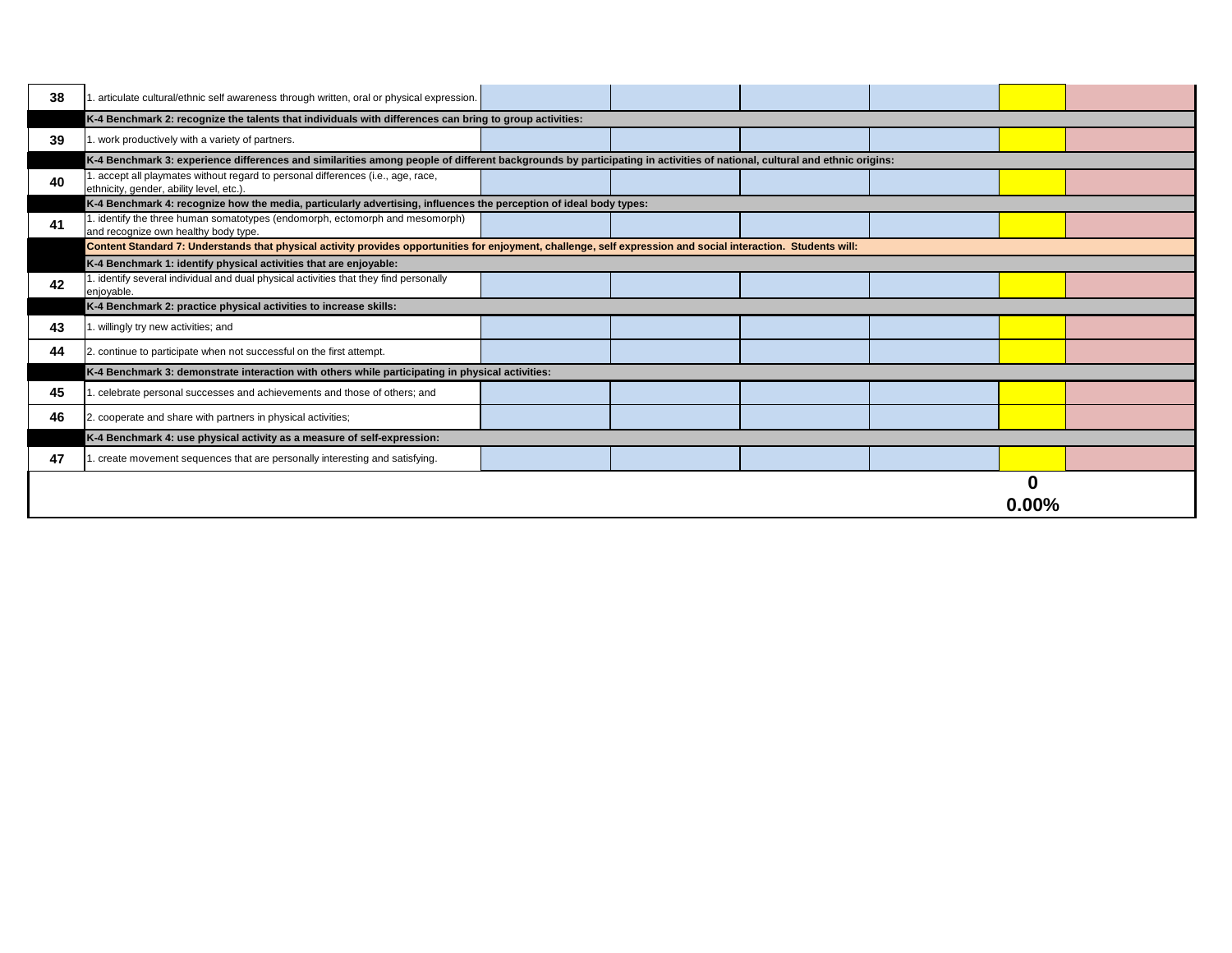|    | Criteria # SECTION 2: Other Relevant Criteria                                                                                                         |                     |                     |                     |              |                          |
|----|-------------------------------------------------------------------------------------------------------------------------------------------------------|---------------------|---------------------|---------------------|--------------|--------------------------|
|    | <b>Publisher Instructions:</b>                                                                                                                        |                     |                     |                     |              |                          |
|    | $\Box$ Section 2 criteria are scored as to whether the evidence occurs in the instructional material; they are NOT scored using Bloom's.              |                     |                     |                     |              |                          |
|    | □ Citations for Section 2 Other Relevant Criteria" will usually refer to the Teacher Edition, but may refer to the Student Edition.                   |                     |                     |                     |              |                          |
|    | $\Box$ List one citation per occurrence cell.                                                                                                         |                     |                     |                     |              |                          |
|    | $\Box$ All three citation occurrences must be found satisfactory by the Reviewer to meet the requirements of the standard.                            |                     |                     |                     |              |                          |
|    | Reviewer Instructions: Use the Teacher's Edition and the Student Edition to conduct this portion of the review.                                       |                     |                     |                     |              |                          |
|    | $\Box$ Zero (0): All 3 citations did not meet the requirements of the standard.                                                                       |                     |                     |                     |              |                          |
|    | $\Box$ One and a Half (1.5): All 3 citations met the requirements of the standard.                                                                    |                     |                     |                     |              |                          |
|    | SECTION 2.A: Other Relevant Criteria - Publisher's Criteria                                                                                           |                     |                     |                     |              |                          |
|    | Materials aligned with standards provide sequential, cumulative instruction and                                                                       |                     |                     |                     |              |                          |
|    | practice opportunities for a full range of foundational skills. (Specify or cite how                                                                  |                     |                     |                     |              |                          |
|    | the following instructional recommendations occur within this curriculum.)                                                                            | <b>Occurrence 1</b> | <b>Occurrence 2</b> | <b>Occurrence 3</b> | <b>SCORE</b> | <b>Reviewer Comments</b> |
|    | Academic Vocabulary: Provide focused resources to support students' acquisition                                                                       |                     |                     |                     |              |                          |
| 48 | of both general academic vocabulary and domain-specific vocabulary.                                                                                   |                     |                     |                     |              |                          |
|    |                                                                                                                                                       |                     |                     |                     |              |                          |
| 49 | <b>Content:</b> Provide clearly stated learning goals and objectives for lessons and tasks.                                                           |                     |                     |                     |              |                          |
|    | Content: Provide a scope and sequence that enables students to demonstrate their                                                                      |                     |                     |                     |              |                          |
| 50 | independent capacity to read and write at the appropriate level of complexity and                                                                     |                     |                     |                     |              |                          |
|    | sophistication defined by the standards.                                                                                                              |                     |                     |                     |              |                          |
| 51 | <b>Equity:</b> Offer strategies for teachers to meet the needs of a range of learners,                                                                |                     |                     |                     |              |                          |
|    | including advanced students and those requiring remediation.<br>Equity: Provide a balanced representation of people and points of view and is free of |                     |                     |                     |              |                          |
| 52 | bias regarding issues such as race, gender, religion, environment, business, industry,                                                                |                     |                     |                     |              |                          |
|    | political orientation, careers, and career choices.                                                                                                   |                     |                     |                     |              |                          |
|    | Equity: Provide opportunities for teacher and students to integrate with other content                                                                |                     |                     |                     |              |                          |
| 53 | areas.                                                                                                                                                |                     |                     |                     |              |                          |
| 54 | Assessment: Offer assessment tools that measure student progress.                                                                                     |                     |                     |                     |              |                          |
| 55 | Assessment: Offer varied formative and summative assessment tools, clearly                                                                            |                     |                     |                     |              |                          |
|    | defining which standards are being assessed.                                                                                                          |                     |                     |                     |              |                          |
|    | Technology and Digital Resources: Materials include teacher supports, strategies                                                                      |                     |                     |                     |              |                          |
| 56 | and resources in the Teacher Edition that are user-friendly and supportive of student                                                                 |                     |                     |                     |              |                          |
|    | learning.                                                                                                                                             |                     |                     |                     |              |                          |
|    | SECTION 2.B: Other Relevant Criteria - Student/Teacher Edition                                                                                        |                     |                     |                     |              |                          |
|    |                                                                                                                                                       | <b>Occurrence 1</b> | <b>Occurrence 2</b> | <b>Occurrence 3</b> | <b>SCORE</b> | <b>Reviewer Comments</b> |
| 57 | The material provides pictorials, graphics and illustrations that represent diversity of                                                              |                     |                     |                     |              |                          |
|    | cultures, race, color, creed, national origin, age, gender, language or disability.                                                                   |                     |                     |                     |              |                          |
| 58 | The material provides a variety of cultural perspectives used within the lesson content<br>to account for various cultural/background experiences.    |                     |                     |                     |              |                          |
|    | The material provides an introduction to the lesson including the comprehension                                                                       |                     |                     |                     |              |                          |
| 59 | questions (i.e., focus questions or guiding questions) the student will be expected to                                                                |                     |                     |                     |              |                          |
|    | answer at the conclusion of the classroom instruction.                                                                                                |                     |                     |                     |              |                          |
|    | The material provides activities for students to make interdisciplinary connections to                                                                |                     |                     |                     |              |                          |
| 60 | science, language arts, math, music, art and sports plus connections with their                                                                       |                     |                     |                     |              |                          |
|    | personal experiences.                                                                                                                                 |                     |                     |                     |              |                          |
| 61 | The material provides references to support student learning such as a glossary and                                                                   |                     |                     |                     |              |                          |
|    | word lists.                                                                                                                                           |                     |                     |                     |              |                          |
| 62 | Within each lesson of the Teacher's Edition, there are clear measurable learning<br>objectives and opportunities for differentiated instruction.      |                     |                     |                     |              |                          |
|    | The Teacher's Edition provides tiered activities for differentiated instruction to meet                                                               |                     |                     |                     |              |                          |
| 63 | the needs of all students including below proficiency and advanced learners.                                                                          |                     |                     |                     |              |                          |
|    |                                                                                                                                                       |                     |                     |                     |              |                          |

| <b>SCORE</b> | <b>Reviewer Comments</b> |
|--------------|--------------------------|
|              |                          |
|              |                          |
|              |                          |
|              |                          |
|              |                          |
|              |                          |
|              |                          |
|              |                          |
|              |                          |
|              |                          |
|              |                          |
|              |                          |
|              |                          |
|              |                          |
|              |                          |
|              |                          |

| <b>SCORE</b> | <b>Reviewer Comments</b> |
|--------------|--------------------------|
|              |                          |
|              |                          |
|              |                          |
|              |                          |
|              |                          |
|              |                          |
|              |                          |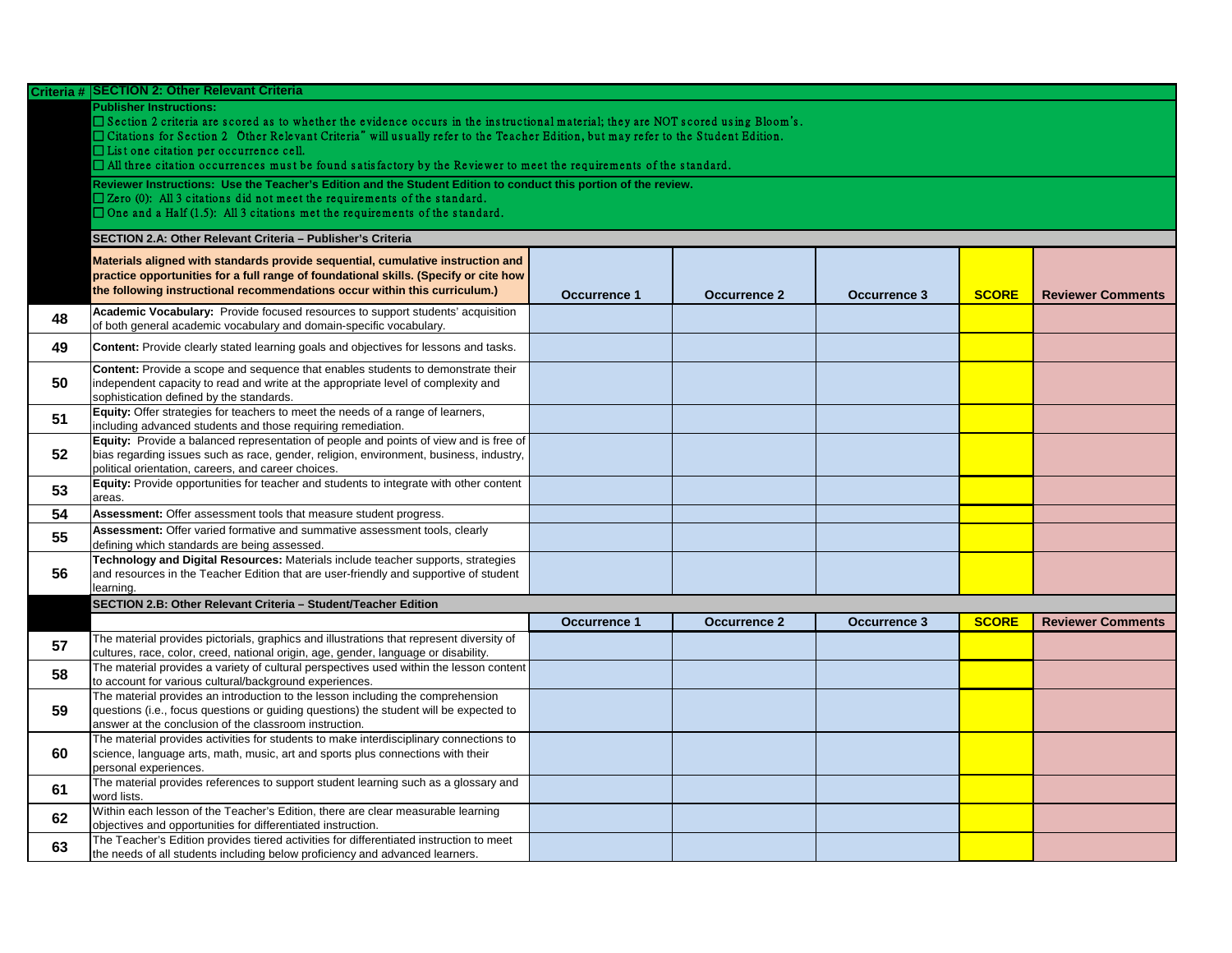| 64 | The Teacher's Edition provides instructional strategies, resources, and language<br>development support for English language learners (sheltered instruction.)                                                                                        |  |          |  |
|----|-------------------------------------------------------------------------------------------------------------------------------------------------------------------------------------------------------------------------------------------------------|--|----------|--|
| 65 | The Teacher's Edition provides writing activities where students explain their thinking.                                                                                                                                                              |  |          |  |
| 66 | The Teacher's Edition provides cooperative learning strategies.                                                                                                                                                                                       |  |          |  |
| 67 | The Teacher's Edition provides the teacher with instructional strategies for every<br>lesson.                                                                                                                                                         |  |          |  |
| 68 | The Teacher's Edition embeds various assessments (e.g., pre- and post-tests, self-<br>assessments, written reflections, mid-unit quizzes, quick checks for understanding of<br>the key concepts, etc.) that address lesson and/or chapter objectives. |  |          |  |
| 69 | The Teacher's Edition embeds student assessments that are accompanied by<br>student work exemplars and score identification of concepts and skills to support<br>further instruction, differentiation, remediation or acceleration.                   |  |          |  |
|    |                                                                                                                                                                                                                                                       |  | $0.00\%$ |  |